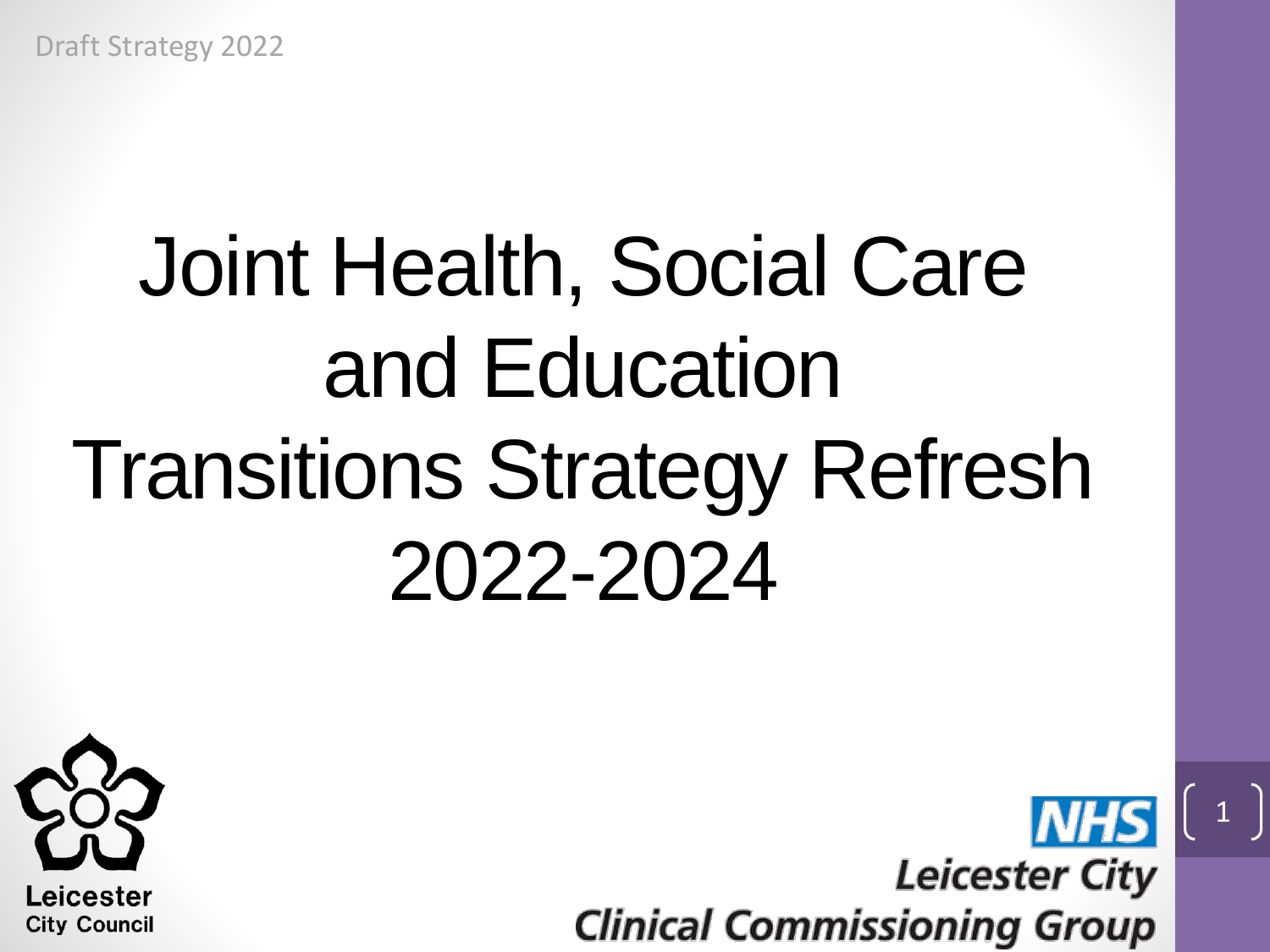# Foreword

Over the last 3 years partners across health and social care have worked together to deliver the key priorities and actions as set out in the original Joint Health, Social Care and Education Transitions Strategy 2019 to 2022. The delivery of the Transitions strategy and action has improved the outcomes for our young people, especially those with special educational needs and disabilities and our children who are looked after, as they transition from childhood to adulthood. This includes providing more training for our staff to better support and prepare young people at an earlier stage for services appropriate to their needs as they reach adulthood.

To see our full 'you said, we did' document reflecting on what we have achieved visit our Local Offer website (Note link to be added once feedback received).

However, we know that more needs to be done to ensure the transition for our young people and their families / carers is a smooth and supported time. Therefore, we have decided to refresh our strategy and update our priorities and actions for a further 2 years. We will continue to focus on our 3 key aims of Integrated service, Effective planning and Informed choices whilst also working closely with our partners.

Our refreshed Joint Health, Social Care & Education Transitions Strategy 2022 to 2024 will also link to a wider transitions strategy across Leicester, Leicestershire and Rutland (LLR). This is in development and will become the overarching plan, which will ensure that services across these areas meet the needs for our young people.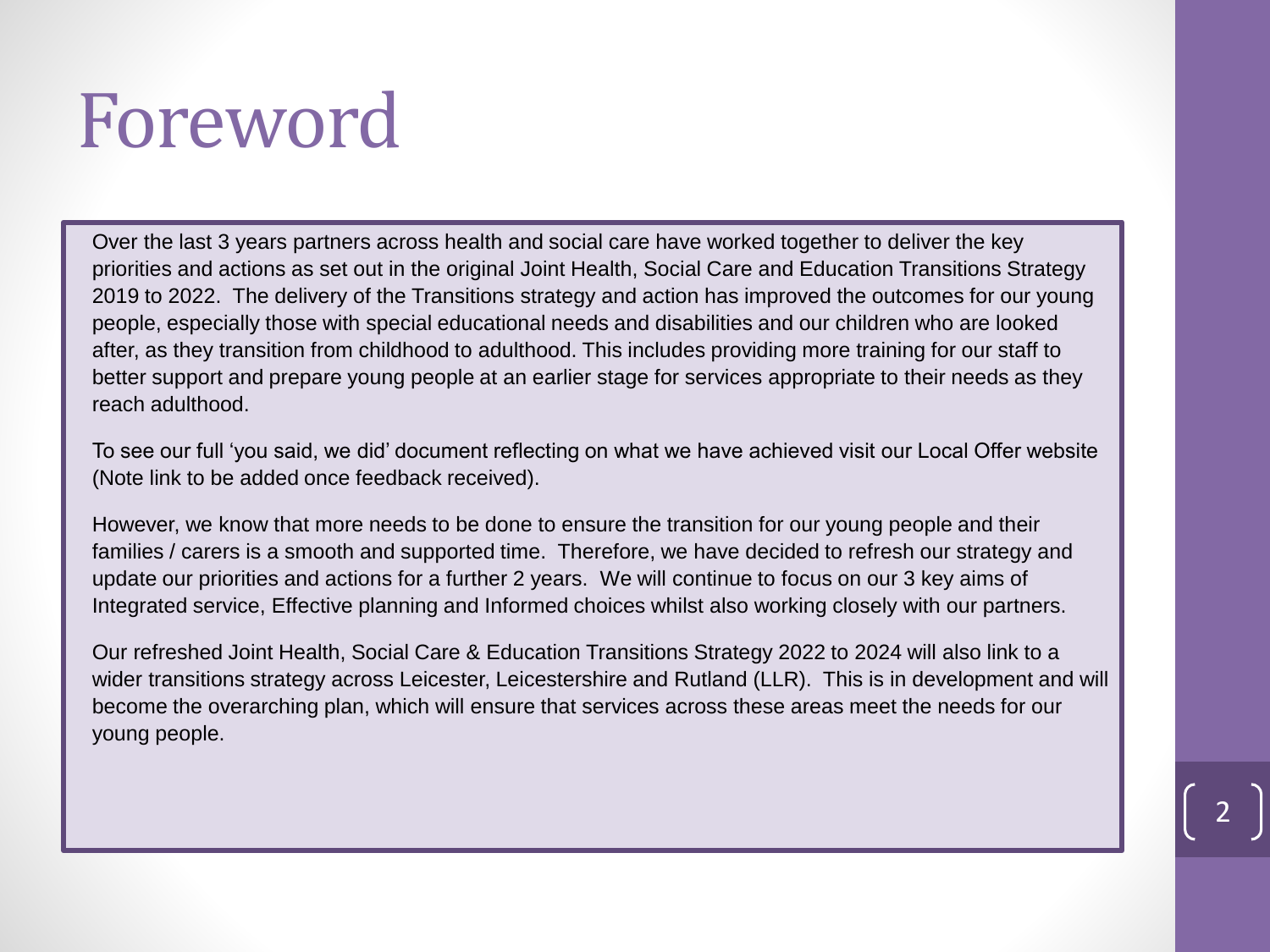# About the strategy

This Joint Health, Social Care and Education Transitions Strategy has been written to help ensure that the staff working to support young people as they transition into adulthood are clear about the work which needs to be done to make sure young people have a good experience as they leave children's services and become adults. The strategy also provides information for young people, their parents/carers and any other people supporting young people (e.g. school staff) to understand what is being done in Leicester City to support young people as they transition into adulthood. Alongside the full strategy document, summaries targeted at a 'nonprofessional audience' are available.

The Joint Health, Social Care and Education Transitions Strategy outlines what our ambitions and aims are for making improvements to our support during the period of transition, details what we know about the young people who might need support when they transition and provides an overview of actions which need to be taken in order to improve the lives of young people and their families as they undergo transition to adulthood. The strategy will help make sure that all the important teams which support young people work well together. This is a working document and will adapt and change over its lifespan to reflect improvements and changes which have been made and any changes in the national and local picture. The strategy will be reviewed and updated by the Transitions Delivery Group on an annual basis.

If you do not feel we are getting it right, please use the Local Offer to get in touch with the relevant person to discuss the situation and seek help - [Leicester City Local Offer](https://families.leicester.gov.uk/send-local-offer/about-local-offer/)

#### **Table of contents**

| Introduction                      | 4  |
|-----------------------------------|----|
| Cohorts                           | 5  |
| Ambition and aims                 | 6  |
| Governance                        | 7  |
| <b>Partners</b>                   | 8  |
| Cohort 1: Looked After Children   | 9  |
| Cohort 2: Young people with SEND  | 10 |
| Cohort 3: Entering adult services | 11 |
| Key priorities                    | 12 |
| <b>Useful links</b>               | 15 |

In addition to the full strategy this document is also available in a range of different formats to ensure it is accessible to young people, parent carers and other non-professionals, as well as people with a learning disability.

Follow the links below to view the alternative formats:

- [Overview summary page](Summary/Summary front page.pdf)
- [Easy read strategy](Transitions Easy Read Strategy.docx)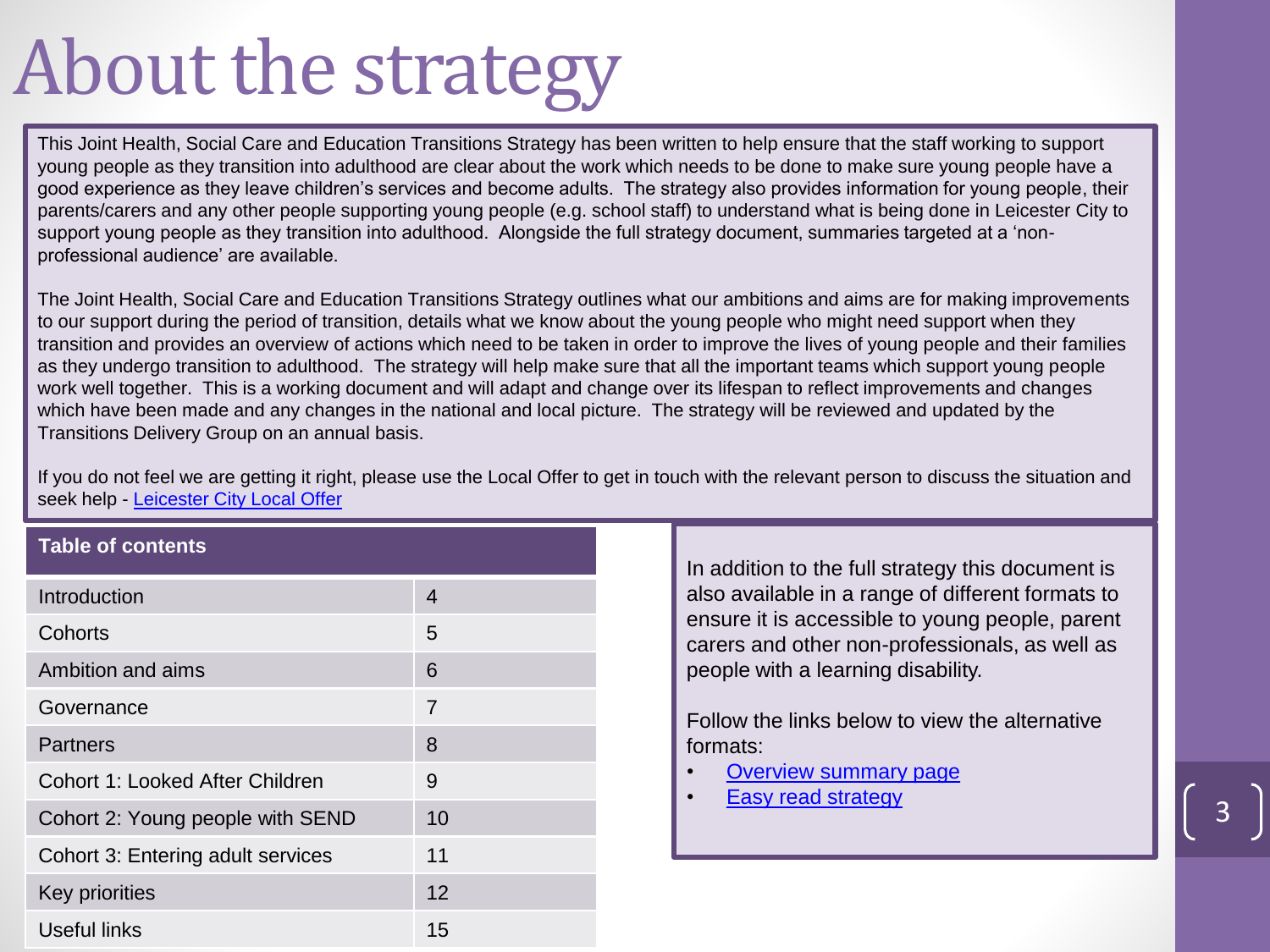### Introduction

Since this Strategy was created, focused training has been provided to the staff who support young people and we have begun to create clearer pathways as young people move into adulthood. A range of other Strategies across partnerships have also been developed to link in with this Strategy. These include:

- SEND Preparing for Adulthood (PfA) Strategy
- LLR SEND Joint Commissioning Strategy
- Placement Sufficiency Strategy

This Strategy has been refreshed to take into account what we have achieved and to continue to move forward, building on this good work.

For young people who receive support from children's health and social care services these services often end when they turn 18 and they become 'adults' (though some services continue until age 25). Some of these young people will then go on to receive support from adult health and social care services, but these are often different to the services young people had received before. Some young people will not receive adult services at all. This period of change as a young person enters adulthood is known as '**transition**'.

During the period of '**transition**' a young person will begin to get ready for leaving children's services and becoming an adult. There are four key areas which a young person should prepare for, these are:

- Education and/or employment
- Independent living
- Friends, relationships and community
- Good health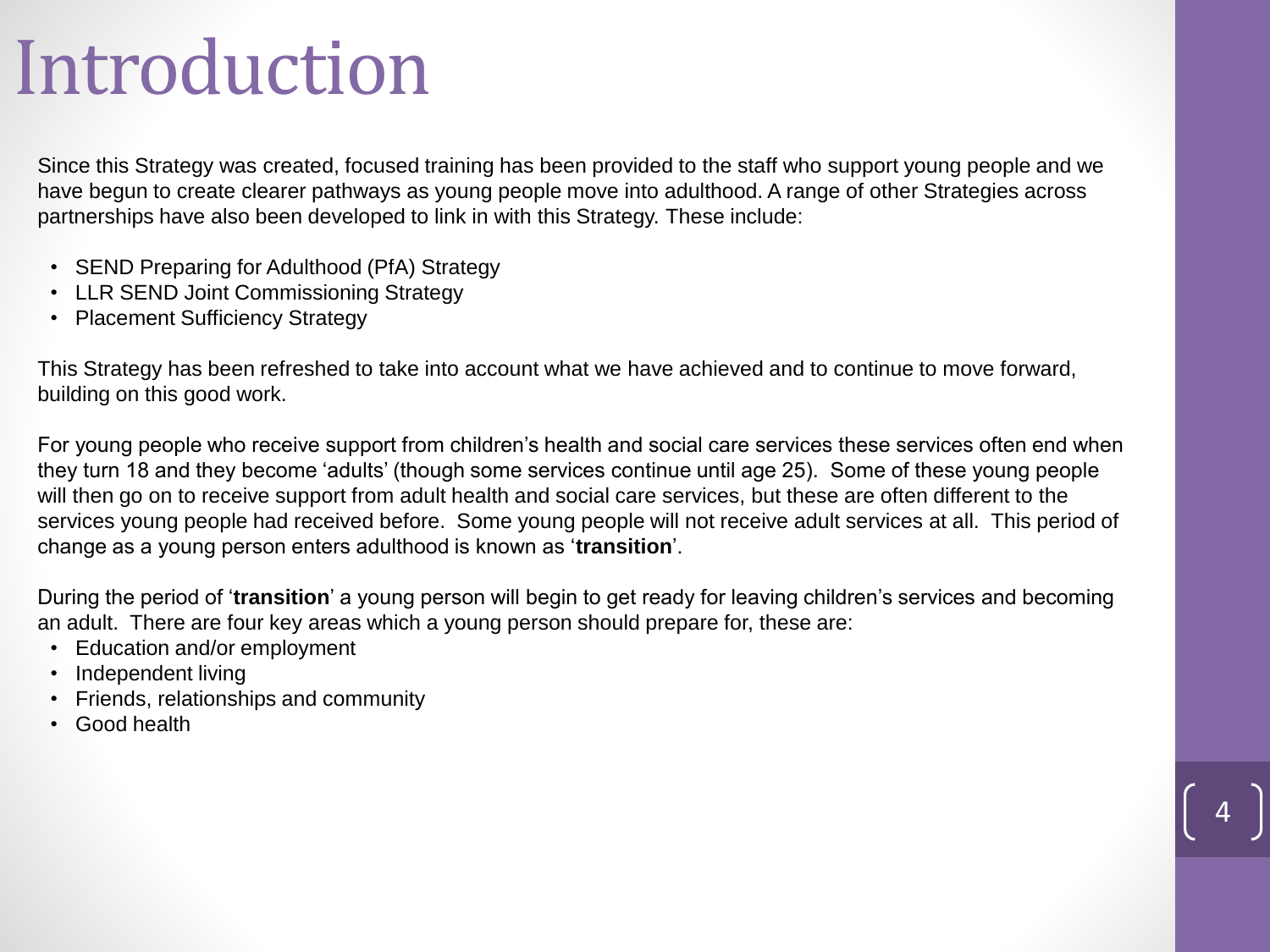# **Cohorts**

Health and care professionals in Leicester agree that it is important to support young people with additional needs as they 'transition' into adulthood.

Three cohorts of young people have been identified as particularly likely to need support. These cohorts are:

- Young people who are looked after by the council;
- Young people with Special Educational Needs and/or Disabilities (SEND);
- Young people entering adult services.

Though three clear cohorts have been identified, it is recognised that there are overlaps between these groups (see diagram), for example a young person might be looked after and have a disability, and work will be mindful of this.

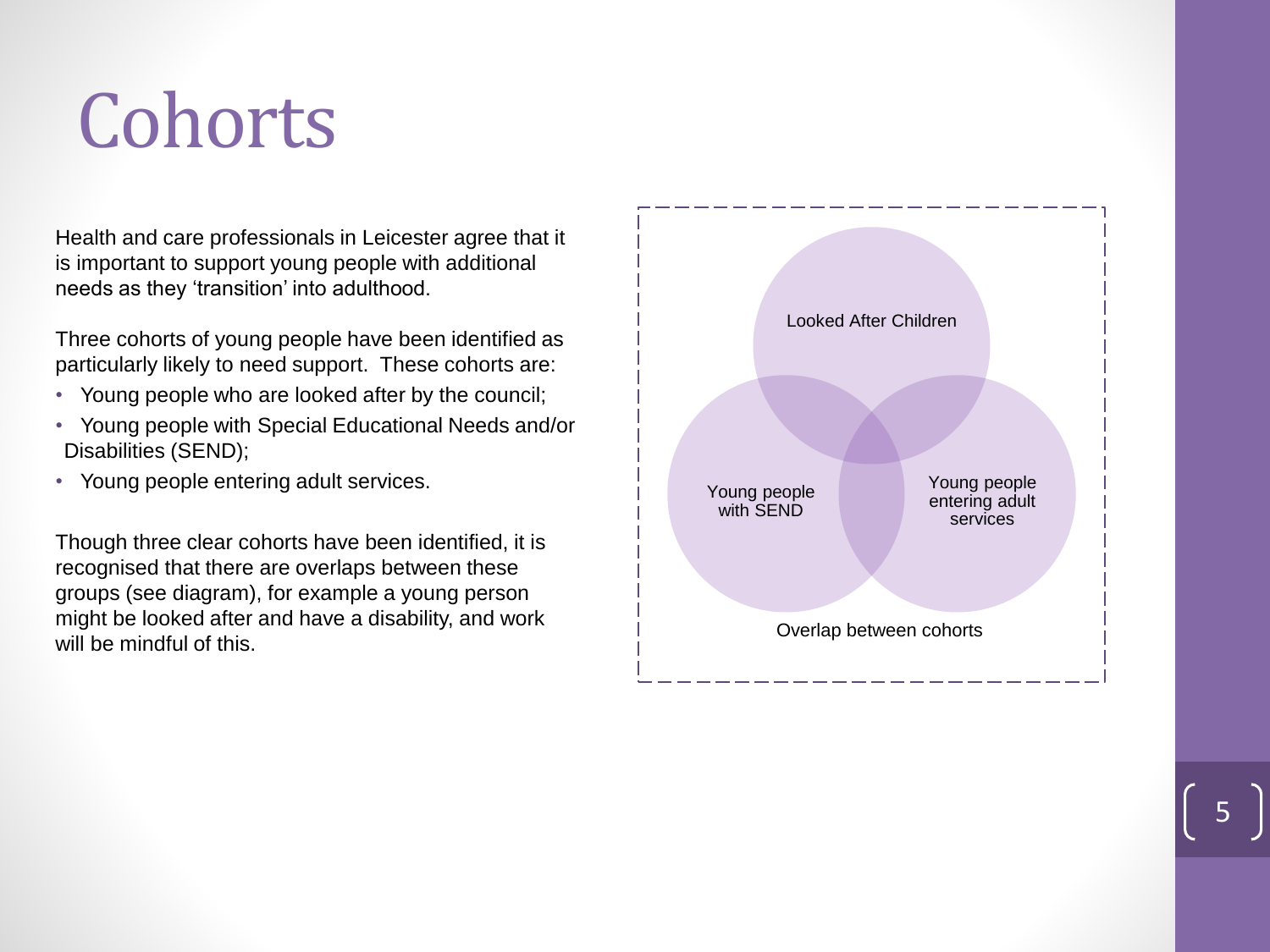# Ambition and aims

We put children at the heart of everything we do. Using the Lundy model of participation, we listen to and act upon the views of young people and their families to inform service development, intervention and decision making. Our ambition and aims allow us to continue strengthening our processes and meet the needs of young people moving into adulthood.

To support the ambition that 'young people with additional care and support needs are supported to be independent in adult life and achieve positive outcomes in terms of employment; independent living; friends, relationships & community; and good health' three key aims have been identified:

#### **Integrated service**

Young people with additional needs are supported by key agencies working in partnership. A robust framework for partnership working and information sharing ensures that relevant care and health partners understand their roles in the transition process and effectively use joint planning.

### **Effective planning**

Young people with additional needs are at the centre of a transition planning process which starts at age 14 at the latest (as per NICE guidelines) and allows for effective forward planning. This allows for services and budgets to be planned for the projected support needs of young people moving into adulthood.

#### **Informed choices**

Young people with additional needs are given the support, encouragement and tools to make choices and take control of their lives. Their families and support networks have access to information and advice to ensure that all decision making is informed.

6

Note that in this context 'young people' can refer to people up to age 25 (who consider themselves to be and are considered to be adults)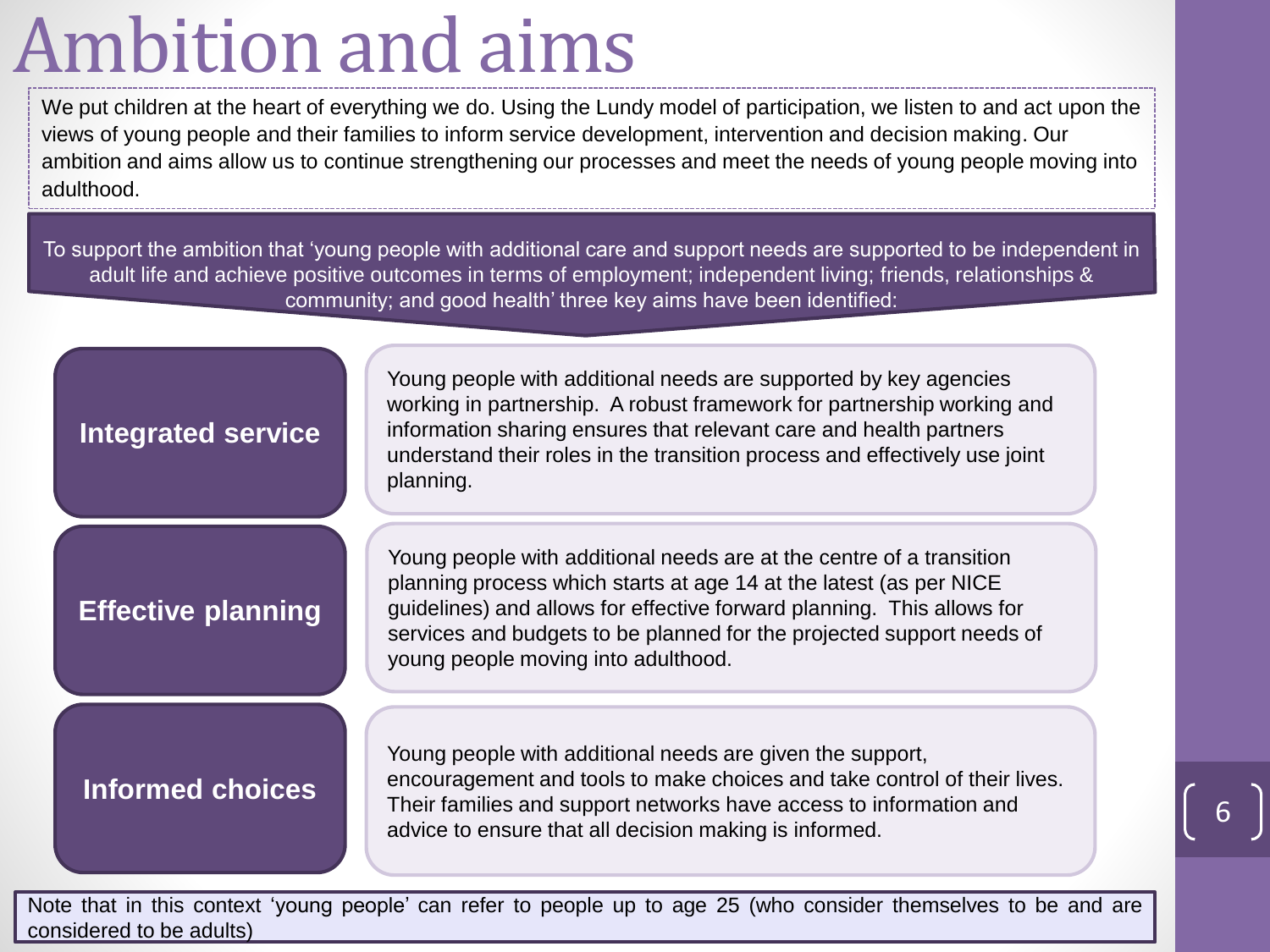### Governance



To support the delivery of actions outlined in the Joint Health, Social Care and Education Transitions Strategy and the underpinning delivery plan, three working groups will bring together relevant partners to address aspects of the transitions pathway relevant to each of the three identified cohorts. These work streams will be overseen by the Transitions Delivery Group, which brings together representatives from social care, education and health, and has responsibility for ensuring that work between the working groups is joined up and for monitoring risks and issues.

The Transitions Delivery Group is accountable to the SEND Strategic Partnership board, the role of which is to provide scrutiny and challenge to the Transitions Delivery Group and offer assurance, while also ensuring that service user experience is the driver for improvements. The Transitions Delivery Group will continue to monitor new legislation and guidance and ensure this is reflected in our work and actions. The Transitions Delivery Group will also have oversight of the participation plan and ensuring that there is meaningful engagement with children and young people. Additionally, the Transitions Delivery Group will provide an annual progress update to all Partners and members and will report into boards as appropriate.

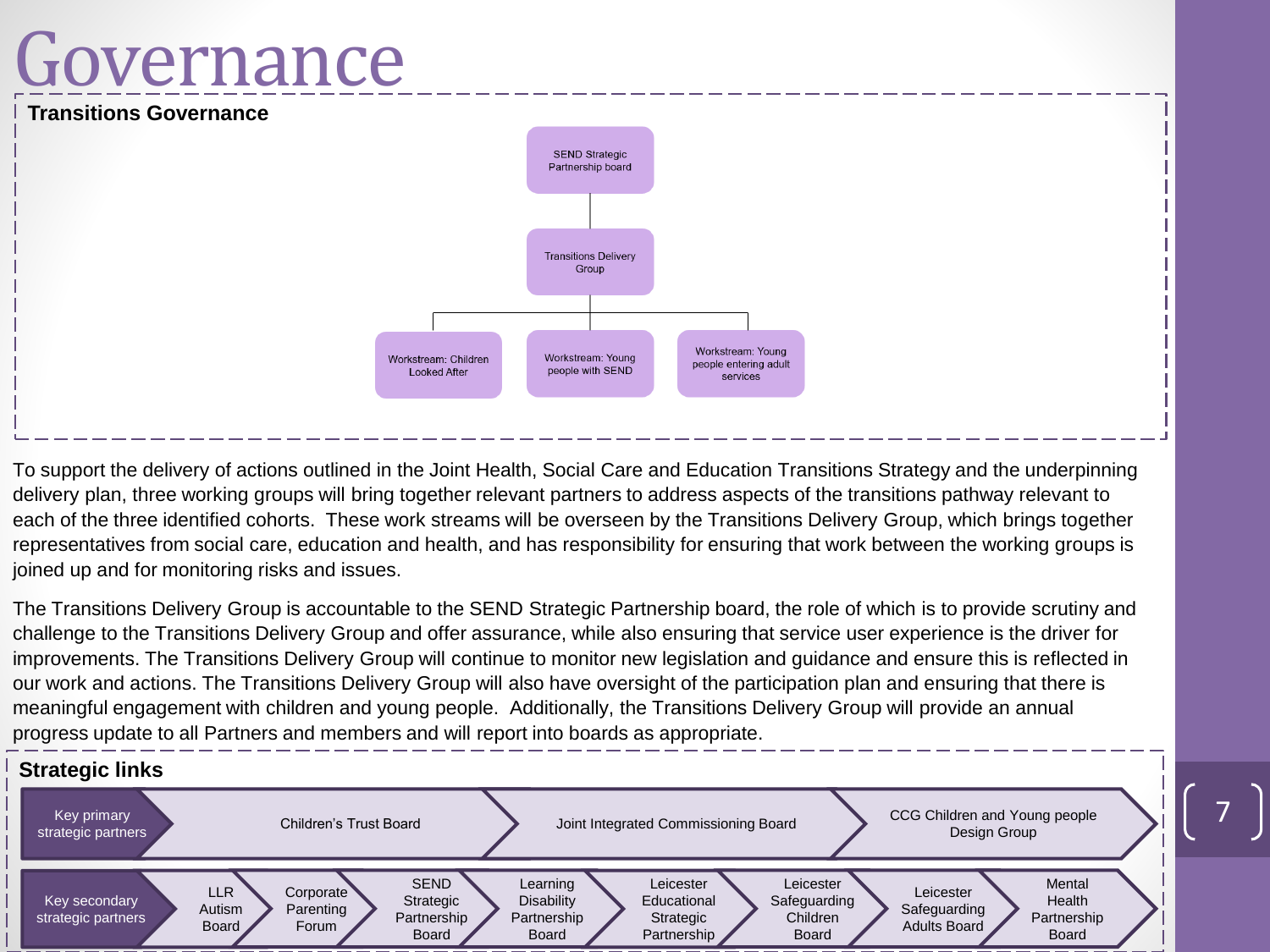### Partners

The governance and oversight of Leicester's Joint Health, Social Care and Education Transitions Strategy recognises that the delivery of our offer is not the responsibility of a single agency but is owned by all partners that work with children, young people and families.

To support the ambitions and aims laid out in this strategy a number of partners will be required to work in partnership. We ask that partners:

- Contribute towards achieving the aims,
- Accept challenges to their own service delivery practice by taking into consideration wider partnership needs,
- Work with mutual trust and combine expertise,
- Instil culture and practice of joint working.

While it is imperative that focus is given to the development of an effective relationship between the Social Care and Education department at Leicester City Council and Leicester City Clinical Commissioning Group, there are a number of other partners who will need to engage with the work in order to enable success.

Additionally, it is particularly key that the voices of young people and parent carers are heard and that they are key partners in delivering this work. The Participation and Engagement Plan underpins meaningful engagement using the principles of the Lundy model and identifies multiple and varied opportunities for young people and parent carers to be involved.

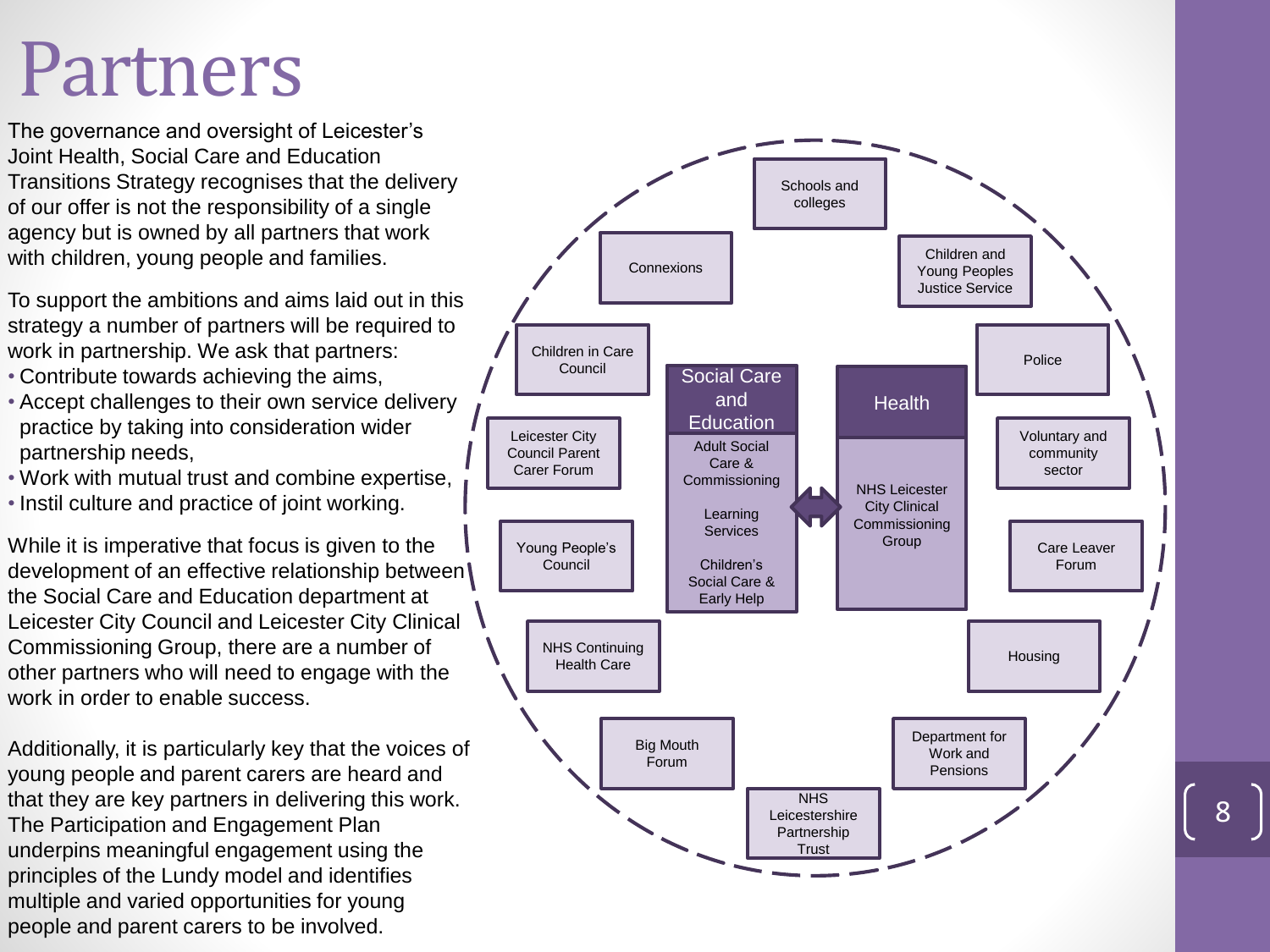# Cohort 1: Children Looked After

#### **Statutory responsibilities**

Every 16 or 17-year-old who has been looked after by a local authority for a period of 13 weeks or more since the age of 14 becomes entitled to leaving care provision and the local authority must make this support available until a care leaver turns 25. The support provided should focus on preparing the young person for life, ensuring they have the skills to support themselves and ultimately thrive. From age 16 looked after children should have a 'Pathway Plan' which outlines the services and support to be provided to help them reach their goals and achieve independence. The Pathway Plan should also ensure that arrangements are in place to enable children leaving care to continue to obtain the healthcare they need. To support this, the planning process should include a health perspective; The Looked after Children (LAC) Nursing Service should attend the pathway planning meetings and provide a summary of the child's health information which is obtained during regular review health assessments.

The local authority must also ensure that care leavers can access a personal advisor until they turn 25. The personal advisor is responsible for ensuring the young person is provided with the correct level of support. The personal advisor should provide advice, coordinate the provision of services and keep in touch with the young person.

#### **Local picture**

In Leicester there is an upward trend in the number of looked after children and this is rising more rapidly than comparable authorities. At the end of March 2022 there were 624 looked after children. The most prevalent reason for children being taken into care is neglect and abuse. Ofsted have recognised the complexity of the looked after children cohort, citing complexities such as mental health needs, risk of sexual exploitation, being in custody and recently becoming parents.

The LAC Nursing Service (NHS Leicestershire Partnership Trust) provides support to looked after children in Leicester until age 18. The service has identified a number of specific vulnerable groups including: young people at risk of child sexual exploitation, those in semiindependent accommodation, unaccompanied asylum seeker children and high risk young people (including those misusing drugs and alcohol and those who are pregnant).

#### **Key drivers**

[Ofsted \(2021\):](https://reports.ofsted.gov.uk/sites/default/files/documents/local_authority_reports/leicester_city/056_Single%20inspection%20of%20LA%20children) Rated Good in area of the experiences and progress of children in case and care leavers - "Early consideration of planning means that most young people are supported to transition to independence at the right time for them. Pathway plans reflect the needs and skills of individuals, and appropriate support packages are developed for when they leave care. This means that many care leavers can fulfil their potential in completing apprenticeships, getting jobs and being able to parent their own children successfully."

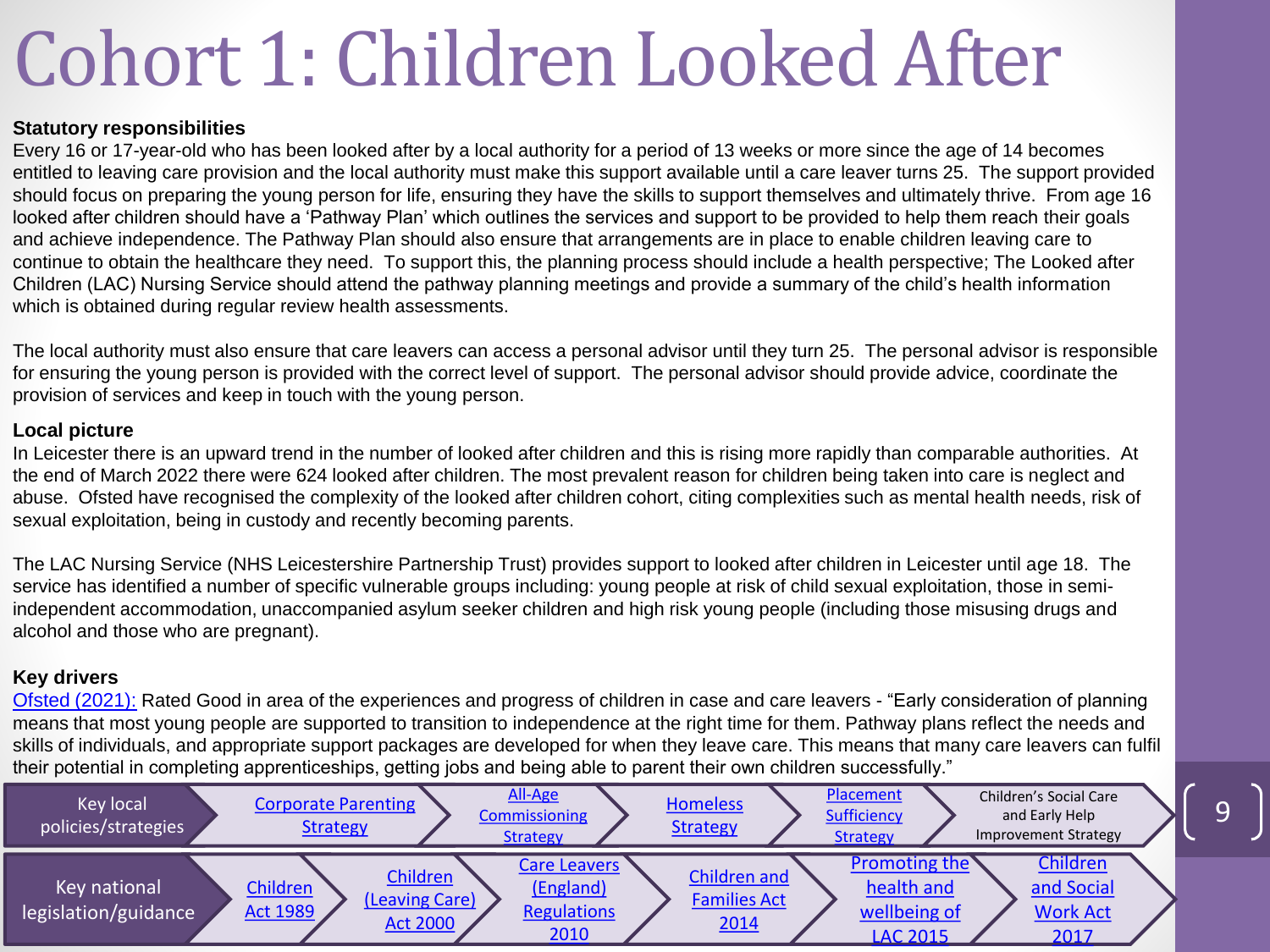# Cohort 2: Young people with SEND

#### **Statutory responsibilities**

The local area has to identify and assess the special educational needs (SEN) of children and young people. Some young people receive SEN support from their school or college, however if a young person is assessed as requiring more support than their school can give them, then they may decide to request a statutory assessment for an Education Health Care (EHC) Plan. A local area may continue to maintain an EHC Plan whilst a young person is progressing in education, and this could be up until the age of 25. Once a young person can no longer progress education then the plan should cease.

#### **Local picture**

As of March 2022, there are currently approximately 2976 young people aged 0-25 with EHC plans. Of those aged 3 -16 years old there are currently approximately 2159 with an EHC plan and between ages 17-25 years old there are 817 with an EHC plan. Off these approximately just over 50% are educated in specialist provision.

In recent years there have been increasing numbers of young people with a primary need of Autistic Spectrum Disorder; Social, Emotional & Mental Health; or Speech, Language and Communication Needs identified in their plans. In addition to those with an EHCP, a further 6487 young people have a specialist education need and receive SEN support from their school or college.

#### **Key drivers**

[Ofsted 2021:](https://files.ofsted.gov.uk/v1/file/50165080) Ofsted and Care Quality Commission (CQC) revisited Leicester in May 2021 to assess whether the local area had made sufficient progress in addressing the five areas of significant weakness detailed in the Written Statement of Action (WSOA) issued in 2018. Area 4 of recommendations still required improvement 'The lack of joint commissioning of services to support young people's health needs post 19'.

Self-Evaluation Framework: Leicester City Council's Self Evaluation recognises the need to improve transition arrangements between children and adult services as a key area for development.

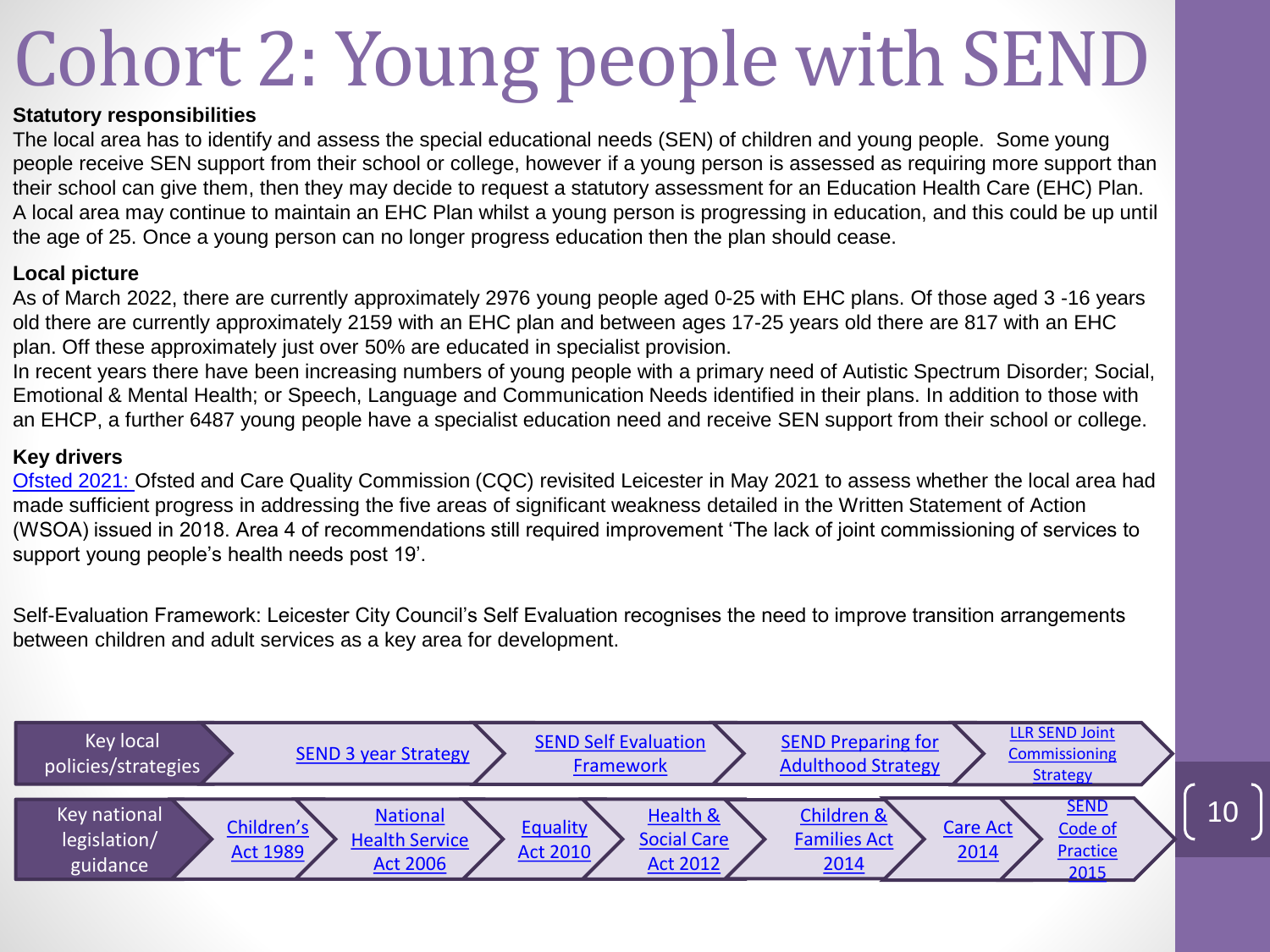# Cohort 3: Entering adult services **Statutory responsibilities**

If a child is likely to have social care needs when they turn 18 the local authority should complete an assessment of their needs. On the basis of this assessment, local authorities must suggest whether the young person is likely to have eligible needs for support from adult social care and advise on what can be done to meet eligible needs/what can be done to prevent or delay the development of additional needs. The local authority must continue to provide a young person with children's services until they reach a conclusion about their situation as an adult so that there is no gap in provision.

There are clear criteria set out in the Care Act (2014) which determine whether a young person is eligible for adult social care. Just because a young person has received support from children's services this does not mean they will be eligible for adult social care. A person is deemed to have eligible needs if they meet all of the following: i) they have care and support needs as a result of a physical or a mental condition, ii) because of those needs they cannot achieve two or more of the outcomes specified, iii) as a result there is a significant impact on their wellbeing.

People with complex primary health needs may be eligible for Continuing Care funding where needs cannot be met by specialist or universal services alone. Continuing Care is organised differently for children and young people than for adults so upon turning 18 young people have to be reassessed under the adult framework. This can impact the amount of funding that health will contribute, which in turn impacts the level of support families can expect from Adult Social Care.

#### **Local picture**

On average the transitions team currently assesses just under 70 young people per year, of whom approximately 43% are found to be eligible for support. The majority of young people who access adult social care through the transitions team have a primary support reason of learning disability. Not all young adults (18-30) make contact with adult social care through the transitions team; approximately 3154 young people receive assessments from adult social care per year. Of these people just over 38% are found to be eligible for support. While learning disability remains the primary support reason for the majority of cases, mental health support and physical support are much more prevalent for young people who do not access the transitions team and are later referred to adult social care.

#### **Key drivers**

Making improvements to transitions is referred to explicitly in the [Adult Social Care strategic priorities](https://www.leicester.gov.uk/media/184445/adult-social-care-strategic-purpose-and-six-strategic-priorities.pdf), noting that "We [Adult Social Care] will continue the work with children's social care, education (SEN) and health partners to improve our support for young people and their families in transition into adulthood".

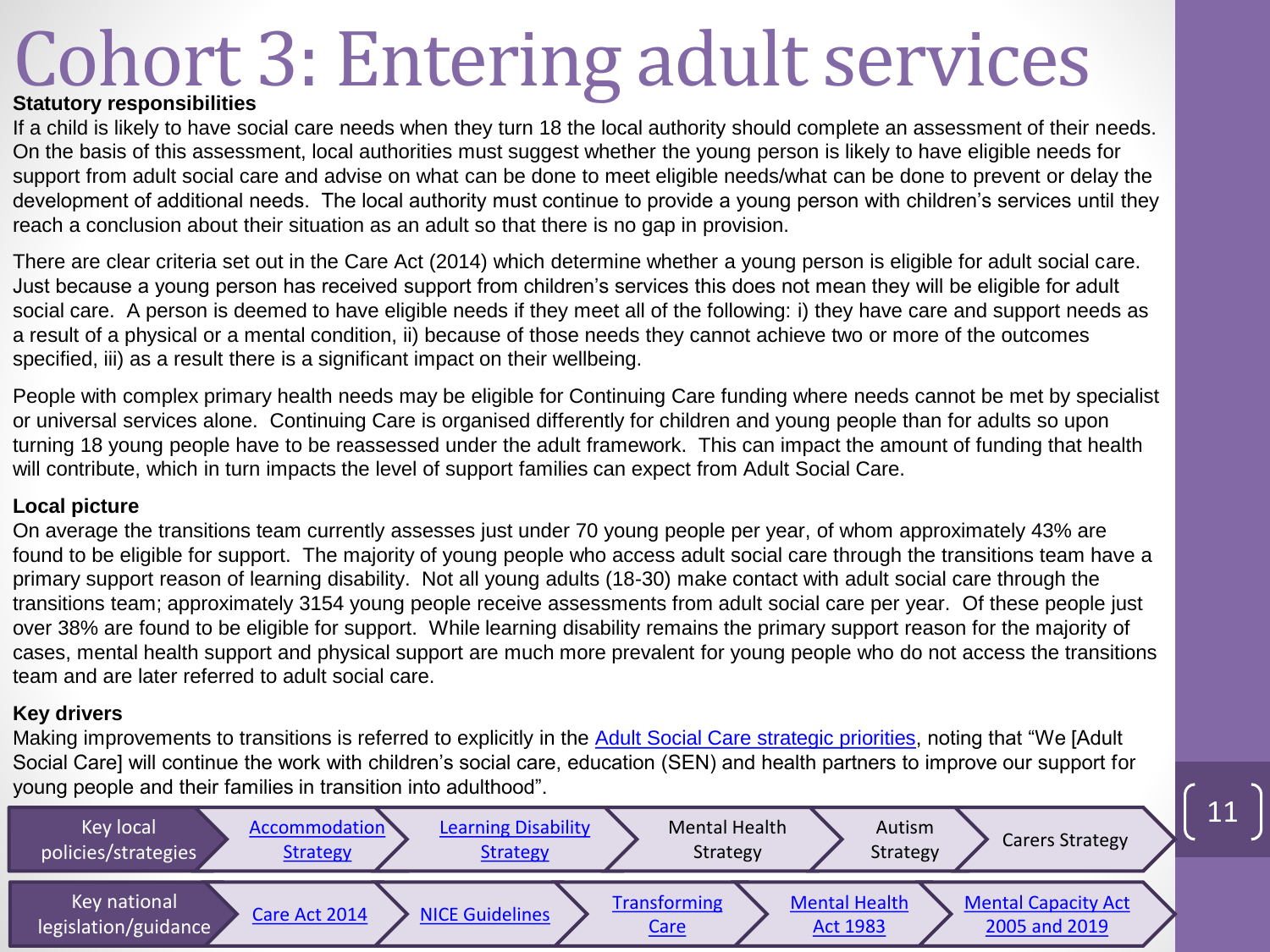# Key priorities (Page 1 of 3)

On the basis of what we know about each cohort, a number of key priorities have been identified which will help achieve the ambition and aims outlined in the strategy, these priorities are outlined in summary below and continued on pages 10 and 11. In order to demonstrate the relevance and significance of each action in the context of the strategy, the high level outline explicitly links each action with the aims it supports. This high level summary is underpinned by a detailed delivery plan which breaks down each priority into the supporting actions and identifies the person responsible, the deadline, necessary resources, critical messages and a quality measure for each action.

The previous iteration of the action plan was framed around the 3 cohorts. Based on the experience of delivering the strategy the action plan is now framed around 5 new key focuses in order to ensure the workstreams are working in a joined-up way.

| <b>Aims</b>          |    | <b>Integrated service</b>                                                           | <b>Effective planning</b>                                                   |  |            | <b>Informed choices</b>           |                 |
|----------------------|----|-------------------------------------------------------------------------------------|-----------------------------------------------------------------------------|--|------------|-----------------------------------|-----------------|
| <b>Key focus</b>     |    |                                                                                     | <b>Action Step</b>                                                          |  | Integrated | <b>Links to aims</b><br>Effective | <b>Informed</b> |
|                      |    |                                                                                     |                                                                             |  | service    | planning                          | choices         |
| Key focus one:       |    | Review Local Offer platform to ensure information and guidance is provided in<br>1. |                                                                             |  |            |                                   |                 |
| <b>Support young</b> |    |                                                                                     | a range of easily accessible formats and presented in a variety of ways     |  |            |                                   |                 |
| people to make       |    | 2.<br>Consider video clips, animation and what is already available, to provide key |                                                                             |  |            |                                   |                 |
| informed choices     |    | information that will enable young people and families to prepare for adulthood     |                                                                             |  |            |                                   |                 |
| about their future   |    | and independent living                                                              |                                                                             |  |            |                                   |                 |
| by sharing           |    | 3.<br>Publish imagery for Transitions pathway plan for young people and parents     |                                                                             |  |            |                                   |                 |
| information about    |    | including key milestones and stages                                                 |                                                                             |  |            |                                   |                 |
| the changes that     |    |                                                                                     |                                                                             |  |            |                                   |                 |
| occur when a         |    | 4. Publish information on the different teams that provide support within the       |                                                                             |  |            |                                   |                 |
| young person turns   |    | transitions process including the 16+ team and Disabled Children's Services         |                                                                             |  |            |                                   |                 |
| 18 (including legal, |    |                                                                                     |                                                                             |  |            |                                   |                 |
| financial and        | 5. |                                                                                     | Ensure Service Managers and partners are kept up to date on progress of the |  |            |                                   |                 |
| service provision    |    | action plan and training opportunities to allow them to support young people        |                                                                             |  |            |                                   |                 |
| changes).            |    | preparing for adulthood                                                             |                                                                             |  |            |                                   |                 |
|                      | 6. |                                                                                     | Organise for a member of the Adults Social Care team or SEND support team   |  |            |                                   | $\checkmark$    |
|                      |    |                                                                                     | to attend future Transitions information days at School provisions          |  |            |                                   |                 |
|                      |    |                                                                                     | Scope further engagement opportunities with young people and families to    |  |            |                                   |                 |
|                      |    | ensure our actions reflect their priorities                                         |                                                                             |  |            |                                   |                 |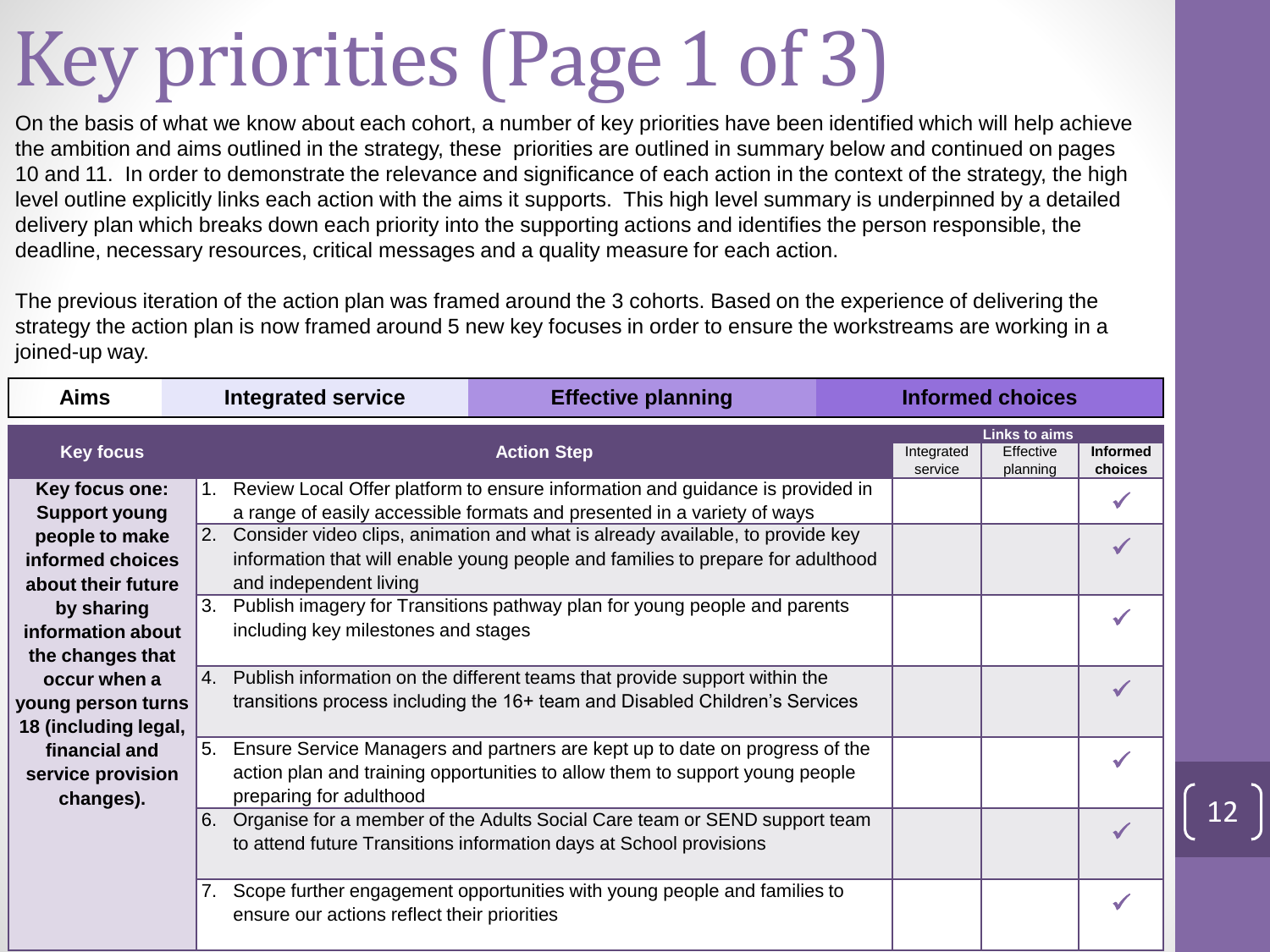# Key priorities (Page 2 of 3)

| <b>Aims</b><br><b>Integrated service</b>                                        |  |                                                                                                                                                                                              | <b>Effective planning</b>                                                                                                                  |  | <b>Informed choices</b> |                       |                            |  |
|---------------------------------------------------------------------------------|--|----------------------------------------------------------------------------------------------------------------------------------------------------------------------------------------------|--------------------------------------------------------------------------------------------------------------------------------------------|--|-------------------------|-----------------------|----------------------------|--|
|                                                                                 |  |                                                                                                                                                                                              |                                                                                                                                            |  |                         | Links to aims         |                            |  |
| <b>Key focus</b>                                                                |  | <b>Action Step</b>                                                                                                                                                                           |                                                                                                                                            |  | Integrated<br>service   | Effective<br>planning | <b>Informed</b><br>choices |  |
| <b>Key focus two: Support</b><br>better outcomes for<br>young people preparing  |  | transitions support                                                                                                                                                                          | 8. Develop a method to help identify the future needs of those using<br>services to predict the number of young people who may require     |  |                         |                       |                            |  |
| for adulthood by<br>ensuring conversations<br>about transitions start           |  | 9. Develop a set of data that allows for monitoring of care experienced<br>young people likely to require adult social care services and captures<br>the performance of the support provided |                                                                                                                                            |  |                         | ✔                     |                            |  |
| early (from age 14) in<br>order to support the early<br>identification of young |  | 10. Develop a set of data to help identify those who will require respite<br>support including the type of need and provision                                                                |                                                                                                                                            |  |                         | $\checkmark$          |                            |  |
| people who are likely to<br>require adult social care<br>services               |  | a late age and identify gaps in provision                                                                                                                                                    | 11. Review numbers of young people who enter Children's Social Care at                                                                     |  |                         | ✔                     |                            |  |
| Key focus three: Identify<br><b>Commissioning</b><br>opportunities to ensure    |  | opportunities                                                                                                                                                                                | 12. Draft and review case studies based on those being referred to the<br>Joint Solutions panel to inform future need and Commissioning    |  |                         | ✔                     |                            |  |
| there are a range of<br>quality provisions for<br>young people                  |  |                                                                                                                                                                                              | 13. Review Mental Health needs of those moving into transitions services<br>and identify gaps to inform future Commissioning opportunities |  | $\checkmark$            | ✔                     |                            |  |
| transitioning into<br>adulthood                                                 |  | 14. Review current spend within Transitions                                                                                                                                                  |                                                                                                                                            |  | ✔                       |                       |                            |  |
|                                                                                 |  | transitions process                                                                                                                                                                          | 15. Review those young people with complex needs and identify gaps in                                                                      |  | $\checkmark$            | $\checkmark$          |                            |  |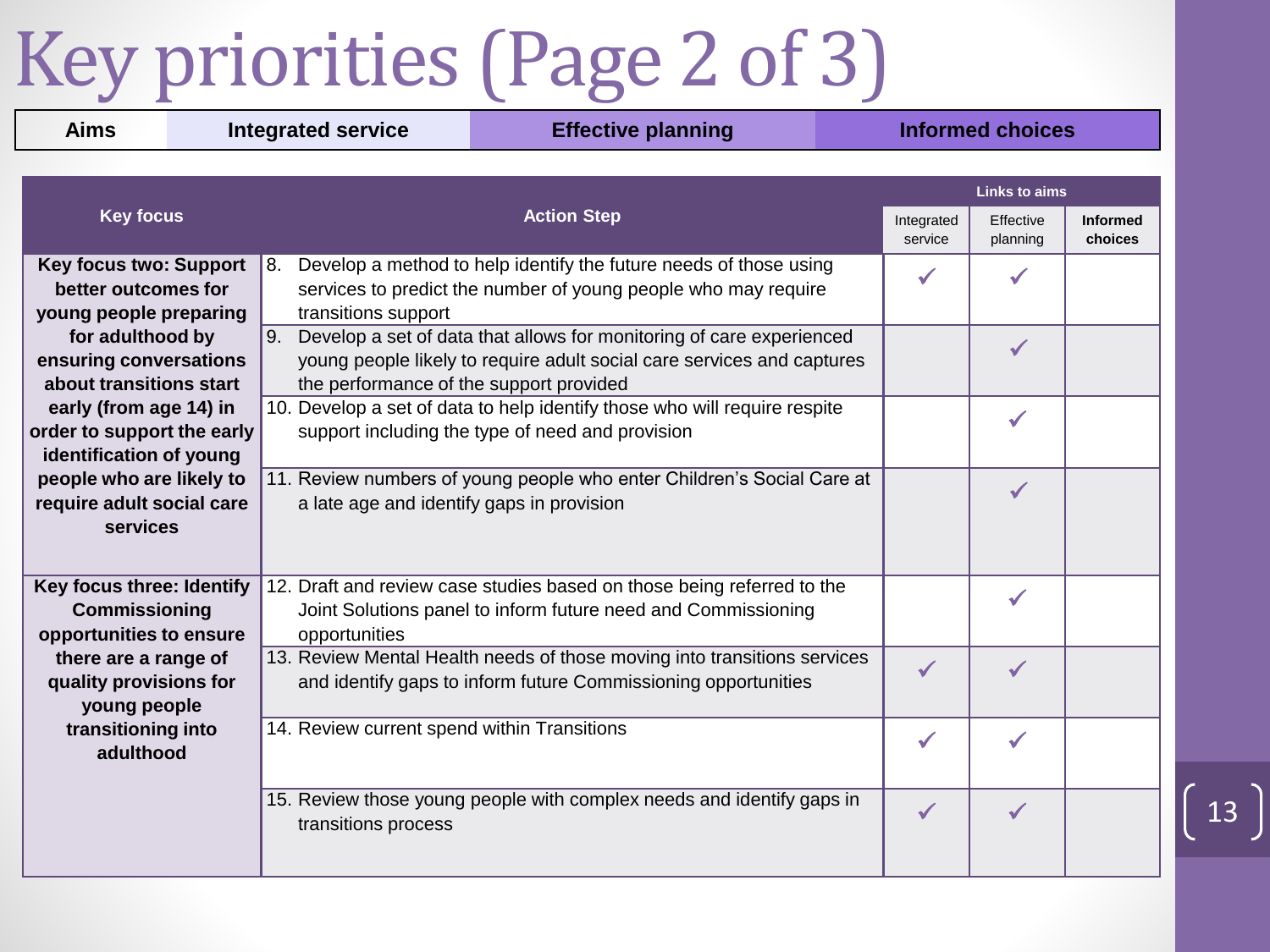# Key priorities (Page 3 of 3)

| <b>Aims</b>                                                                                                                                                   | <b>Integrated service</b> |                                                                                                                                         | <b>Effective planning</b>                                                                                                                     |                       |                       | <b>Informed choices</b>    |  |  |  |
|---------------------------------------------------------------------------------------------------------------------------------------------------------------|---------------------------|-----------------------------------------------------------------------------------------------------------------------------------------|-----------------------------------------------------------------------------------------------------------------------------------------------|-----------------------|-----------------------|----------------------------|--|--|--|
|                                                                                                                                                               |                           |                                                                                                                                         |                                                                                                                                               |                       |                       | <b>Links to aims</b>       |  |  |  |
| <b>Key focus</b>                                                                                                                                              |                           | <b>Action Step</b>                                                                                                                      |                                                                                                                                               | Integrated<br>service | Effective<br>planning | <b>Informed</b><br>choices |  |  |  |
| Key focus four:<br><b>Encourage better</b><br>partnership links with                                                                                          |                           |                                                                                                                                         | 16. Work with Service Managers to understand children and Young<br>Peoples Justice Service (CYPJS) Transitions process                        |                       |                       |                            |  |  |  |
| <b>Health and Social Care</b><br><b>Partners allowing for a</b><br>smooth transition to<br>adulthood for young<br>people                                      |                           | 17. Review the effectiveness of the Joint solutions panel and Complex<br>cases panel to identify how partners can work more effectively |                                                                                                                                               |                       | $\checkmark$          |                            |  |  |  |
|                                                                                                                                                               |                           |                                                                                                                                         | 18. Work with Health partners to ensure Mental Health provisions are<br>effective in meeting the needs of young people                        |                       | ✔                     |                            |  |  |  |
|                                                                                                                                                               |                           |                                                                                                                                         | 19. Identify process of eligibility for Adult Social Care including defining a<br>clear pathway which includes the different roles teams have |                       |                       | ✔                          |  |  |  |
| Key focus five: Improve<br>transitions to adulthood<br>for young people who<br>need support but who will<br>not be eligible for adult<br>social care services |                           | people                                                                                                                                  | 20. Ensure there are a range of options of support available to young                                                                         |                       |                       | ✓                          |  |  |  |
|                                                                                                                                                               |                           | smoother transition into adulthood                                                                                                      | 21. Ensure there is a clear pathway for those post 19 to help to ensure a                                                                     |                       |                       | $\checkmark$               |  |  |  |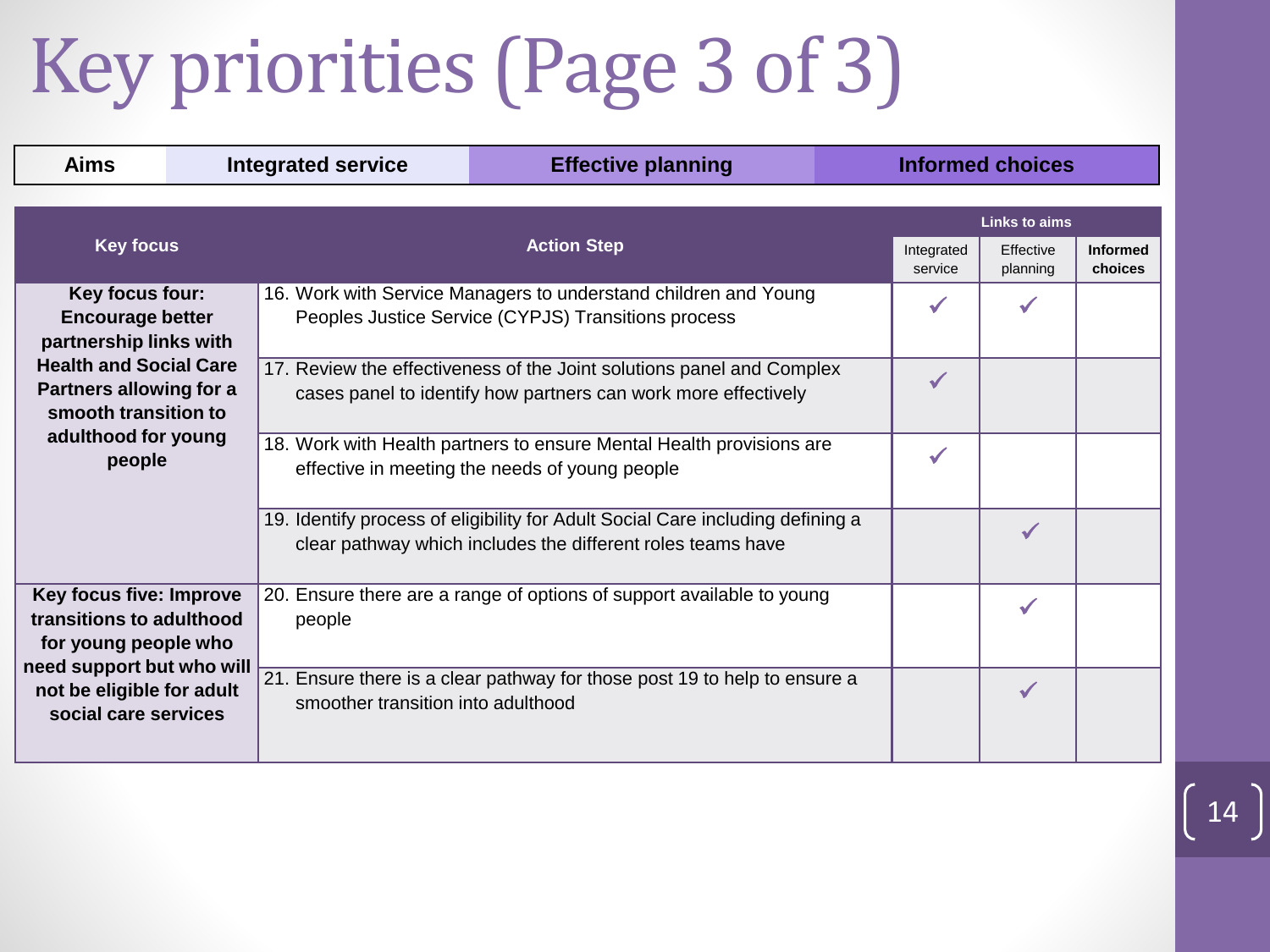# Useful links

#### **National legislation and guidance**

- **→** [Care Act 2014](http://www.legislation.gov.uk/ukpga/2014/23/contents/enacted)
- **[Children \(Leaving Care\) Act 2000](https://www.legislation.gov.uk/ukpga/2000/35/contents)**
- **→** [Children Act 1989](https://www.legislation.gov.uk/ukpga/1989/41/contents)
- **→** [Children Act 2004](https://www.legislation.gov.uk/ukpga/2004/31/contents)
- **→** [Children and Families Act 2014](http://www.legislation.gov.uk/ukpga/2014/6/contents/enacted)
- **→** [Children and Social Work Act 2017](https://www.legislation.gov.uk/ukpga/2017/16/contents)
- **→** [Equality Act 2010](https://www.legislation.gov.uk/ukpga/2010/15/contents)
- **[Heath and Social Care Act 2012](http://www.legislation.gov.uk/ukpga/2012/7/contents/enacted)**
- **→** [Homelessness Act 2002](https://www.legislation.gov.uk/ukpga/2002/7/contents)
- **→** [Homelessness Reduction Act 2017](http://www.legislation.gov.uk/ukpga/2017/13/contents)
- **→** [Mental Capacity Act 2005](https://www.legislation.gov.uk/ukpga/2005/9/contents)
- **[Mental Capacity Act 2019](https://www.legislation.gov.uk/ukpga/2019/18/contents)**
- **→** [Mental Health Act 1983](https://www.legislation.gov.uk/ukpga/1983/20/contents)
- **→** [National Health Service Act 2006](https://www.legislation.gov.uk/ukpga/2006/41/contents)
- **→** [NICE Guidelines: Transition from children's to adults' services](https://www.nice.org.uk/guidance/qs140)
- **→** [Promoting the health and wellbeing of LAC 2015](https://www.gov.uk/government/publications/promoting-the-health-and-wellbeing-of-looked-after-children--2)
- **→** [SEND code of practice: 0 to 25 years](https://www.gov.uk/government/publications/send-code-of-practice-0-to-25)
- **→** [The Care Leavers \(England\) Regulations 2010](http://www.legislation.gov.uk/uksi/2010/2571/made)
- → [Transforming Care for people with learning disabilities](https://www.england.nhs.uk/wp-content/uploads/2015/01/transform-care-nxt-stps.pdf)
- **→** [Working Together to Safeguard Children](https://www.gov.uk/government/publications/working-together-to-safeguard-children--2)

#### **Local strategies and policies**

- → [Corporate Parenting, 16 Plus and Leaving Care Strategy 2022-2024](https://www.leicester.gov.uk/your-council/policies-plans-and-strategies/social-care-and-education/corporate-parenting-strategy/)
- **→** [Homelessness Strategy 2018-2023](https://www.leicester.gov.uk/media/cdllbk4i/homelessness-and-rough-sleeping-strategy-2018-2023.pdf)
- **Leicester City Council Adult Social Care strategic purposes and priorities**
- **→** [Leicester's strategy for supporting children and young people with Special Educational Needs and Disabilities](https://families.leicester.gov.uk/media/1442/send-strategy-2018.pdf)  (SEND) 2017-2022
- **[Placement Sufficiency Strategy 2020-2023](https://www.leicester.gov.uk/media/n1ojgiac/placement-sufficiency-strategy-and-delivery-plan-2020-2023.pdf)**
- **→** [Preparing for Adulthood Strategy 2021-2025](https://www.leicester.gov.uk/your-council/policies-plans-and-strategies/social-care-and-education/preparing-for-adulthood-strategy-2021-2025/)
- **[SEND Self Evaluation April 2018](https://families.leicester.gov.uk/media/1441/leicester-city-send-self-evaluation-form-sef.pdf)**